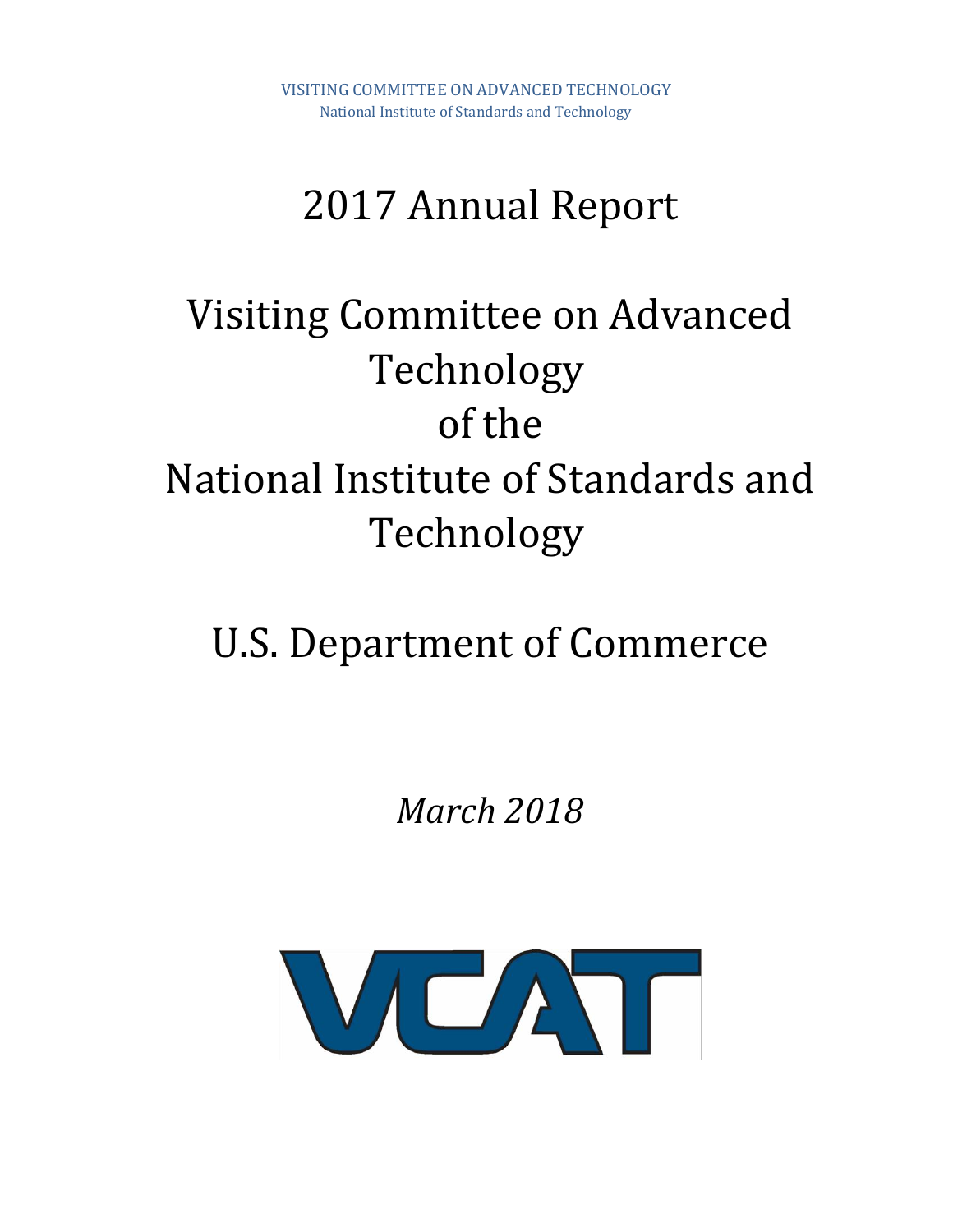# <span id="page-1-0"></span>**Preface**

The Visiting Committee on Advanced Technology (VCAT or the Committee) of the National Institute of Standards and Technology (NIST or the Institute) was established in its present form by the Omnibus Trade and Competitiveness Act of 1988 and updated by the America COMPETES Actin 2007 and the American Innovation and Competitiveness Act of 2017. The VCAT is a Federal Advisory Committee Act (FACA) committee and its charter includes reviewing and making recommendations regarding general policy for NIST, its organization, budget, and programs within the framework of applicable national policies as set forth by the president and the Congress. This 2017 annual report covers the period from the beginning of March 2017 through February 2018.

The Committee reviews the Institute's strategic direction, performance and policies, and provides the Secretary of Commerce, Congress, and other stakeholders with information on the value and relevance of NIST's programs to the U.S. science and technology base and to the economy. At the first meeting of each year, the Director of NIST proposes areas of focus to the Committee and agreement is reached on a program for the year. Over the past year, the Committee has been active in assessing NIST's contributions to and progress in the following areas:

- ➢ NIST Safety and Security Systems and Culture
- ➢ NIST Laboratory Programs Strategic Planning
	- o Provide Foundation of Trust in New Industries Through Engineered Biological Systems and the Internet of Things (IoT)
	- o Apply New Technologies to Revolutionize Mission Delivery Through Artificial Intelligence (AI) and Data and Quantum Measurements

The Committee reviews a significant portion of NIST programs through direct discussion with NIST leaders, scientists, and engineers. Reactions and observations of the Committee members are presented candidly to the NIST senior management and other attendees at each meeting. This feedback encourages continuous improvement in key areas in the overall operation. The Committee also visits various NIST laboratories and satellite facilities to discuss research projects directly with the technical staff. These laboratory tours help the Committee to assess the impact of NIST research, progress towards achieving research goals, the quality of the staff, institutional culture – especially related to safety and security - and the efficacy of the facility infrastructure.

Under the Committee charter, the Director of NIST appoints the VCAT members. Members are selected on a clear, standardized basis, in accordance with applicable Department of Commerce guidance. Members are selected solely on the basis of established records of distinguished service; provide representation of a cross-section of traditional and emerging U.S. industries; and are eminent in fields such as business, research, new product development, engineering, labor, education, management consulting, environment, and international relations. No employee of the Federal Government can serve as a member of the Committee. Members are appointed for staggered threeyear terms.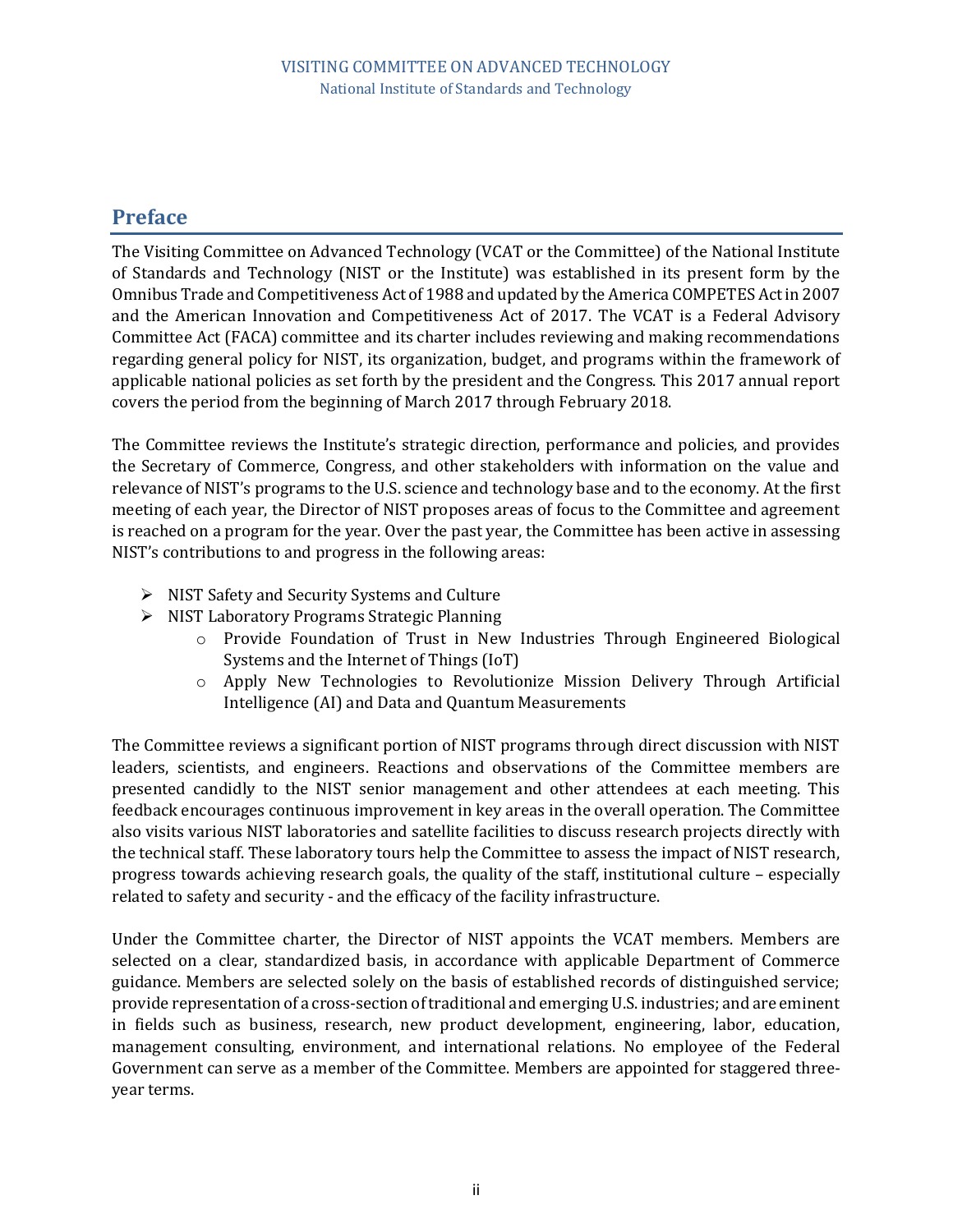#### VISITING COMMITTEE ON ADVANCED TECHNOLOGY National Institute of Standards and Technology

This report highlights the Committee's observations, findings and recommendations. Detailed meeting minutes and presentation materials are available on the NIST web site at [www.nist.gov/director/vcat.](http://www.nist.gov/director/vcat)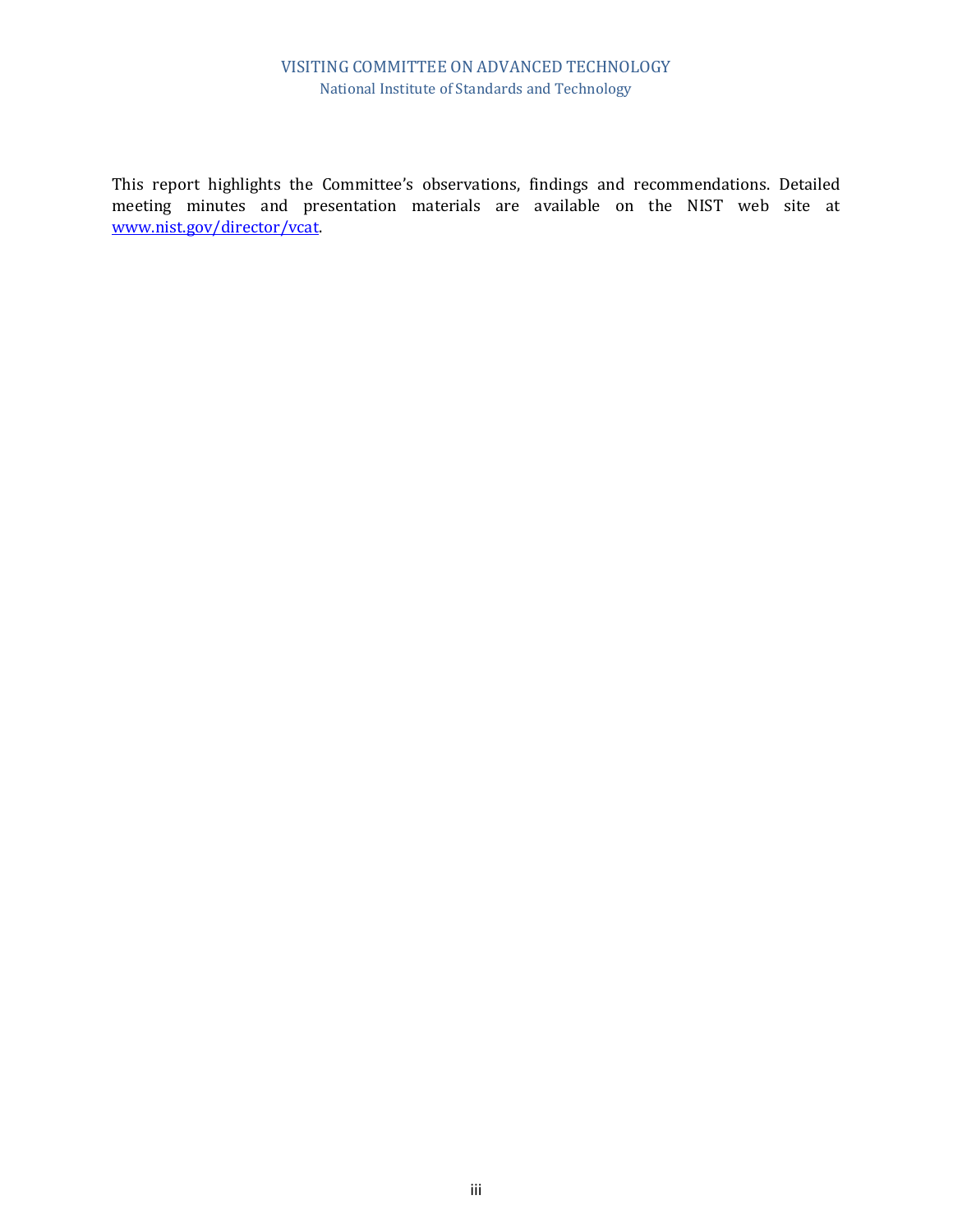## VCAT Members during the Period Covered by this Report

Dr. Rita R. Colwell, Chair University of Maryland at College Park Term: January 6, 2014 – January 5, 2020

Mr. William M. Holt, Vice Chair Intel Corporation Retired Term : May 13, 2012 – May 12, 2018

Dr. Allen Adler HRL Laboratories, LLC Term : January 25, 2016 – January 24, 2019

Dr. Rodney Brooks Rethink Robotics Term: June 1, 2014 – May 31, 2020

Mr. Michael Garvey M-7 Technologies Term: January 23, 2015 – January 22, 2021

Dr. Waguih Ishak Corning Incorporated Term : January 25, 2016 – January 24, 2019

Dr. Karen Kerr GE Ventures, General Electric Term: June 1, 2011 - May 31, 2017

Dr. Roberto Padovani Qualcomm Technologies, Inc. Term: May 1, 2011 - April 30, 2017 Ms. Hemma Prafullchandra HyTrust, Inc. Term: October 27, 2014 - October 26, 2020

Dr. Theodore Sizer Nokia Bell Labs Term: August 28, 2015 – August 27, 2018

Mr. David Vasko Rockwell Automation Term : February 2, 2017 – February 1, 2020

Dr. Gail Folena-Wasserman MedImmune Term : January 30, 2017 – January 29, 2020

Dr. David Wilson Morgan State University Term: March 23, 2015 – March 22, 2018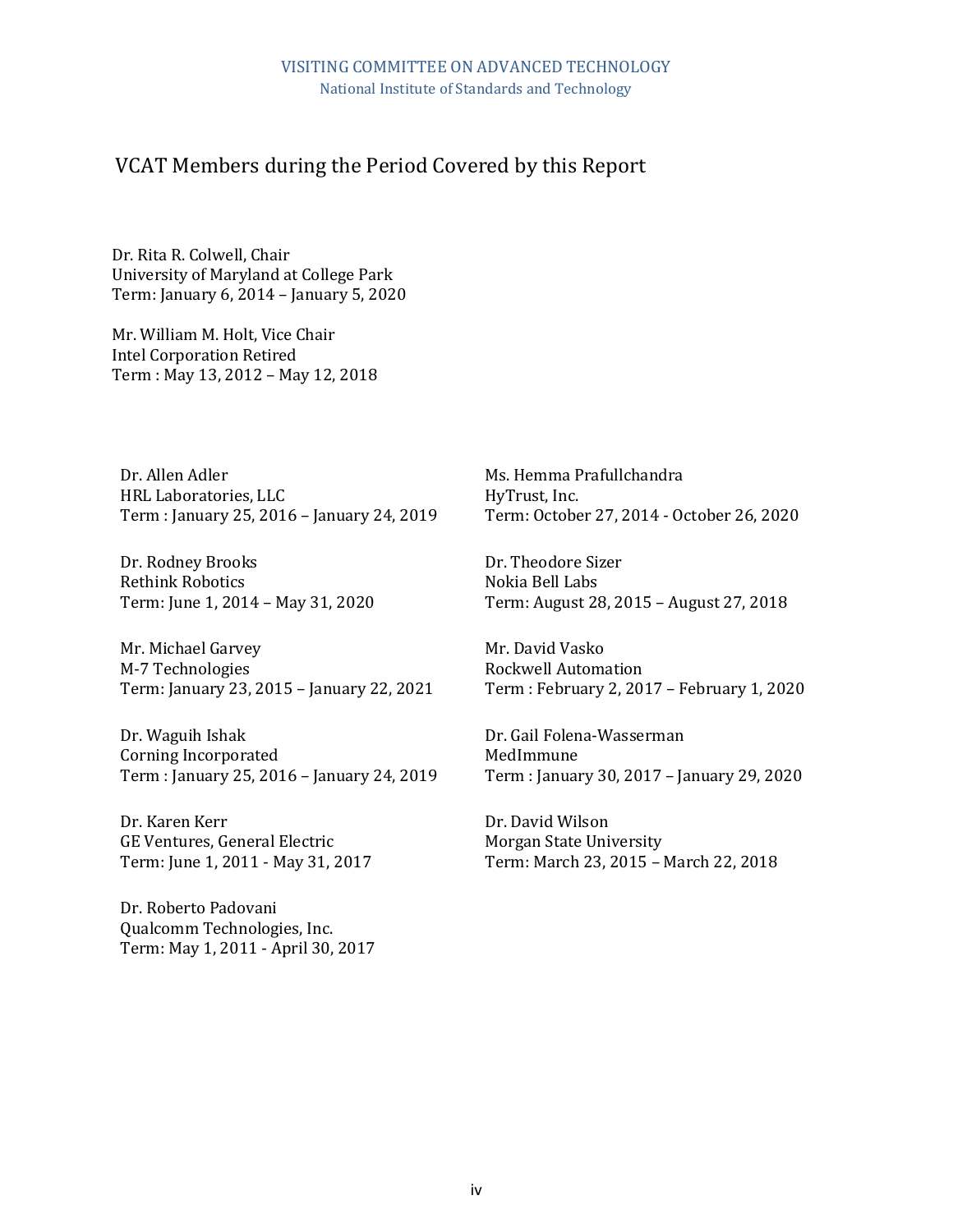#### VISITING COMMITTEE ON ADVANCED TECHNOLOGY National Institute of Standards and Technology

# <span id="page-4-0"></span>**Table of Contents**

| 2a. NIST's Role in Supporting the President's Innovation and Economic Agenda  1 |
|---------------------------------------------------------------------------------|
|                                                                                 |
|                                                                                 |
|                                                                                 |
|                                                                                 |
|                                                                                 |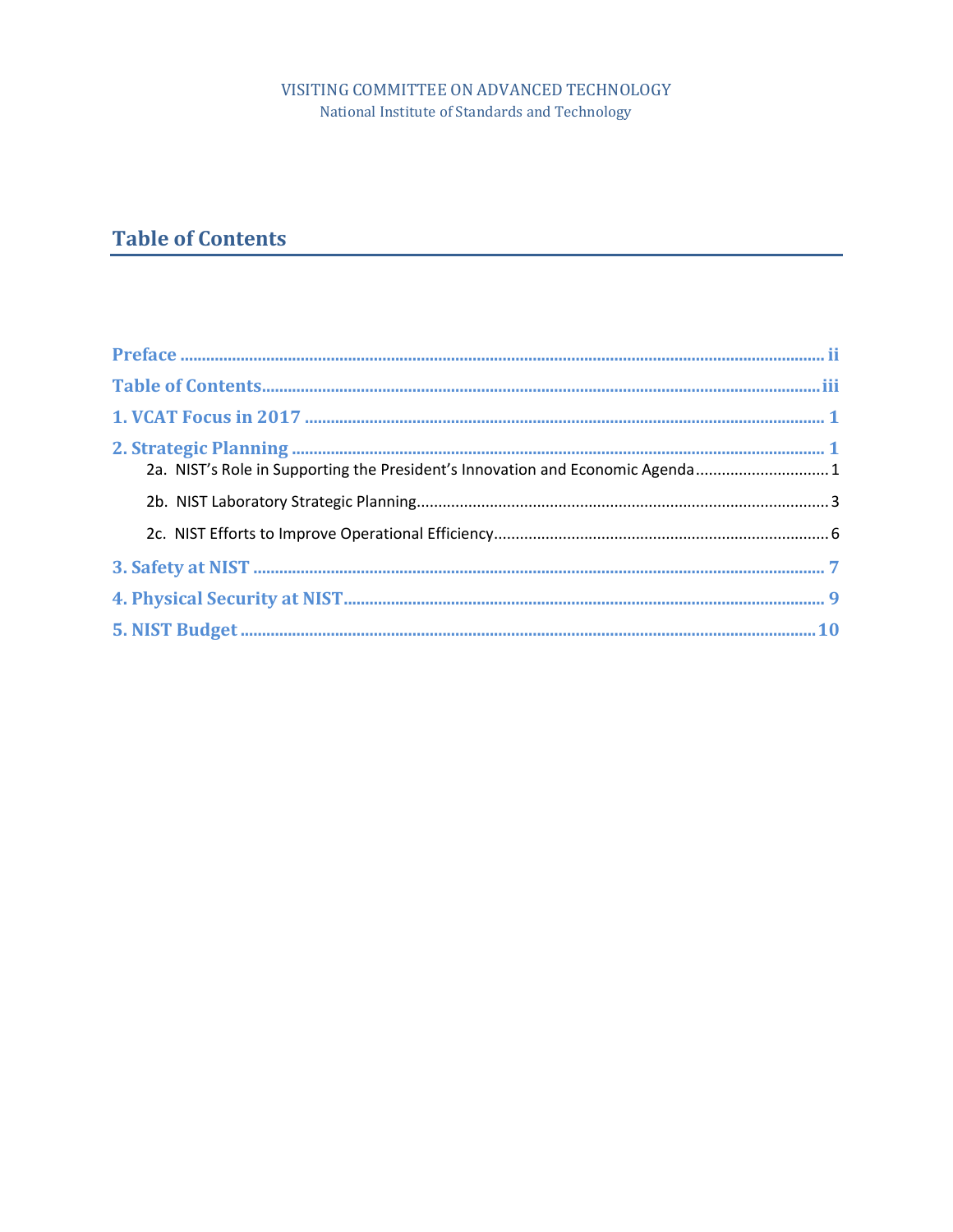### <span id="page-5-0"></span>**1. VCAT Focus in 2017**

In 2017, the work of the VCAT was centered on two major themes, strategic planning, and safety and security. With the inherent uncertainty in the transition to a new administration, and the shift in programmatic and budgetary priorities, both NIST leadership and the VCAT felt it essential for the VCAT to focus on strategic issues to ensure that NIST's measurement science capabilities were best positioned to meet the current and emerging measurement and standards needs of the U.S. The VCAT examined multiple topics and issues ranging from how NIST could improve its communications and stakeholder awareness, how NIST could optimize its efforts in measurement science and standards to strengthen U.S. Trade priorities, and which areas of emerging technology NIST should focus its limited resources on. In safety and security, the VCAT was briefed on NIST efforts to strengthen its physical security policies and procedures. The VCAT believes that it is essential for the security improvements to strike a right balance of enabling an open working environment while providing robust protection. The VCAT also continued to track NIST's progress in safety and was fully briefed on the Americium-241 (Am-241) incident and NIST's response to that event, which illustrates the significant progress that NIST has made in regard to safety. This 2017 Annual report summarizes the VCAT's work, observations, and recommendations related to these topics.

#### <span id="page-5-1"></span>**2. Strategic Planning**

The VCAT began its 2017 work period at a time of significant transition, with the new leadership not yet appointed, the science and technology policies of the new administration not yet defined, and signals from both Congress and the Administration suggesting that a significant tightening of the budget was on the horizon. In light of this environment both the VCAT and NIST leadership agreed that an in-depth exploration of key strategic questions to inform NIST's decision makers on what steps it could take to strengthen its strategic position and inform programmatic decisions was to be a key focus of the VCAT throughout the year. The work of the VCAT on these issues is summarized below.

#### <span id="page-5-2"></span>**2a. NIST's Role in Supporting the President's Innovation and Economic Agenda**

The primary focus of the Department of Commerce in the Trump Administration is the promotion of job creation and economic growth by ensuring fair and secure trade, providing the data necessary to support commerce, and fostering innovation by setting standards and conducting foundational research and development. The VCAT formed 3 working groups that explored a series of questions between the February and June meetings to ensure NIST was positioned to support the Administration in these efforts. A summary of the groups' scope and a summary of what they reported back to the VCAT at the June meeting is provided below:

• **Working Group on Trade –** *(Allen Adler (lead), Dave Vasko, Waguih Ishak)* Through its measurement science, standards, and technology mission, NIST has a unique role in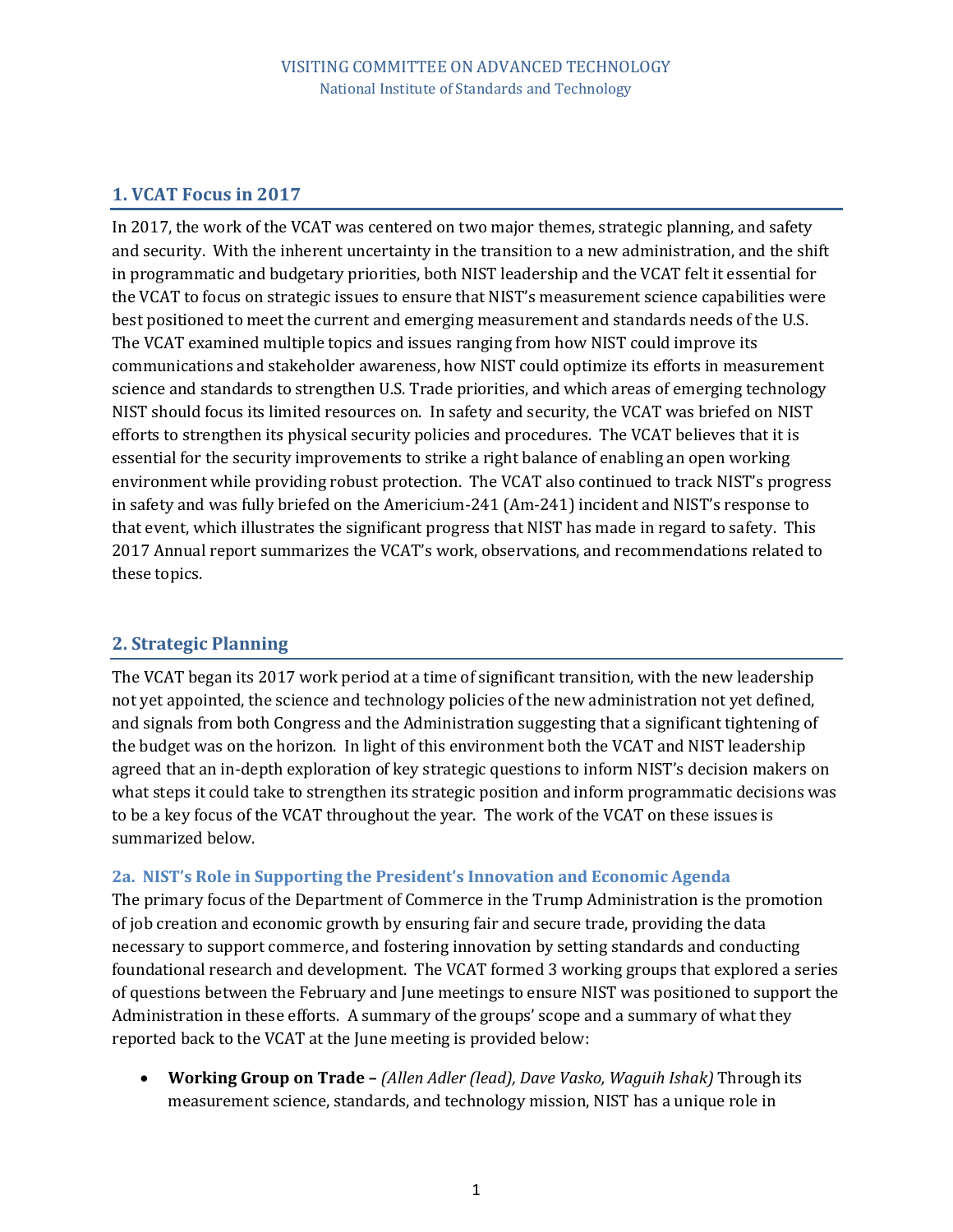supporting U.S. trade priorities. How can NIST ensure it is positioned to strengthen this Administration priority? Key issues to examine:

- How NIST can better ensure its measurement research, services, and data are leveraged to remove barriers to trade;
- Key opportunities for NIST's engagement in standards efforts to continue to support U.S. exports; and
- The capabilities that will be critical for the NIST Director to fulfill his authority to serve as the President's principal advisor on standards policy.

**Findings:** The group emphasized how NIST's metrology and standards work has a fundamental role in supporting U.S. trade. The group encourages NIST to continue to ensure that its measurement research, services, and data are leveraged to remove barriers to trade by evolving measurement standards to ensure U.S. industry maintains first mover advantages with developing technology. NIST should be working with other measurement standards organizations to ensure global adoption of documentary standards that facilitate fair trade. NIST should ensure it continues to be respected as a global authority in all aspects of measurement standards based on NIST's being recognized as a leader in measurement science.

#### • **Working Group on Innovation and Competitiveness through Fundamental**

**Measurement Research and Development –** *(Rodney Brooks (lead), Tod Sizer, Gail Folena-Wasserman, Hemma Prafullchandra)* Many of NIST's biggest impacts come from investment in fundamental measurement science research that enables new technologies, new markets, and new industries. How can NIST prioritize its measurement science research and development efforts to maximize current impact and ensure continued impact in the years to come? Key issues to examine:

- The most important measurement science capabilities for NIST to retain or build to meet the current needs of U.S. industry and the Administration's priorities; and
- The most important measurement science capabilities for NIST to retain or build to meet the future needs of U.S. industry.

**Findings:** The innovation working group urged NIST to increase engagement with the communications and biopharmaceutical industries to promote their work and develop additional collaborations to continue to identify and meet the emerging measurement needs of those rapidly growing industry sectors. They recognized NIST's achievements in this kind of engagement and collaboration in cybersecurity and recommended increased investments to that end.

• **Working Group on Communications** *(Rita Colwell (lead), Mike Garvey, David Wilson, Bill Holt)* Through NIST's reauthorization in the American Innovation and Competitiveness Act, NIST was directed to seek improvements to its laboratory programs, in part by optimizing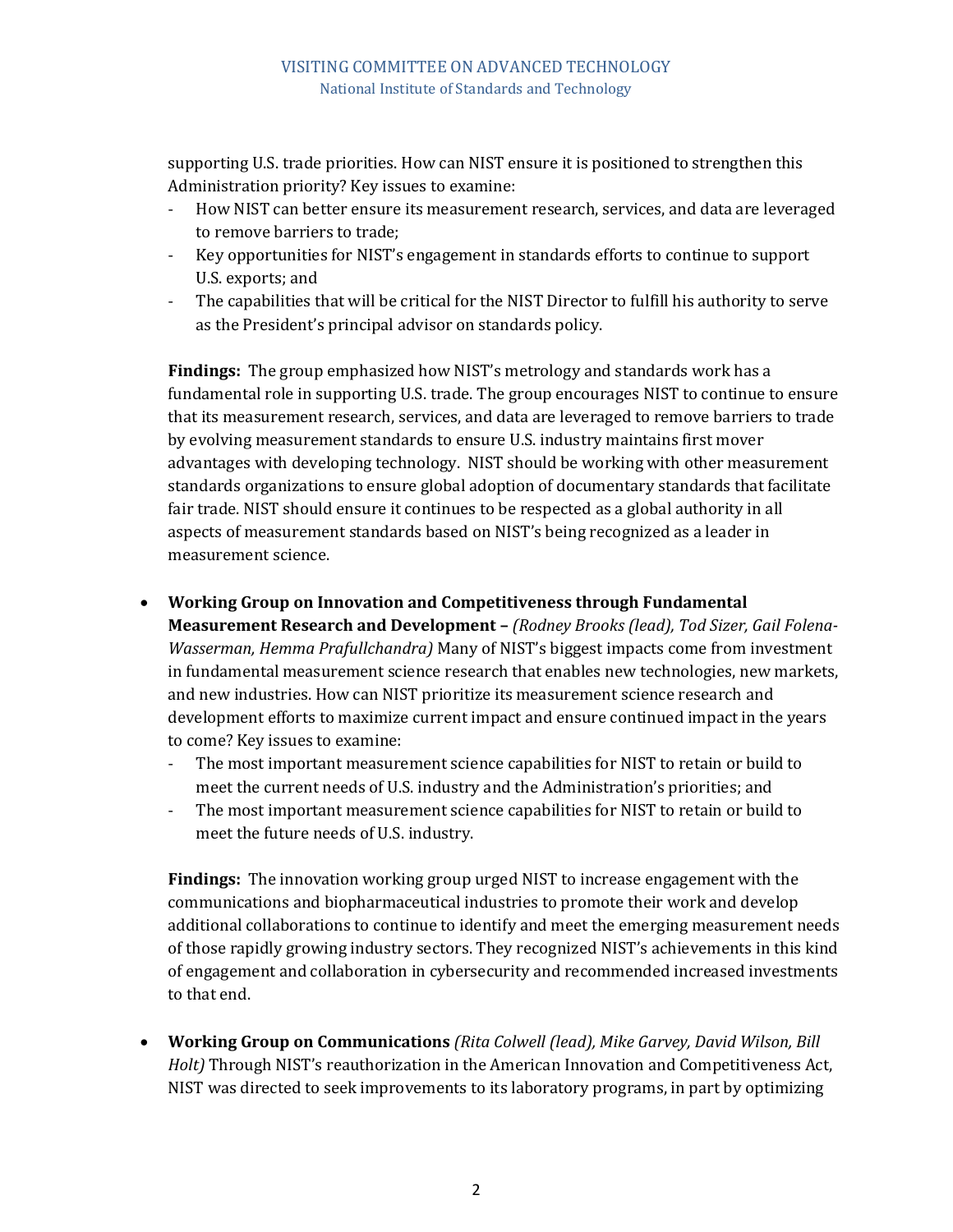commercial and industrial applications. To this end, how can NIST more effectively capture and describe the importance of its mission to U.S. industry and national priorities? Key issues to examine:

- Evaluating current and suggesting new efforts to evaluate and communicate the impact of NIST's research, including news stories and performance metrics;
- Evaluating current and suggesting new mechanisms for stakeholder outreach to increase awareness and engagement in NIST's mission in order to increase its impact; and
- Support NIST's documentation of the positive benefits of research on the competitiveness of industry, including manufacturing.

**Findings:** The group found that NIST utilizes a wide variety of communications media – from traditional press releases and web articles, to blog posts and videos to get the word out about NIST. By having this multifaceted approach, NIST can reach a lot of different audiences. NIST also has a robust social media presence, with an impressive number of followers on Twitter, Facebook, LinkedIn, YouTube, and others. Finally, NIST has custom web content highlighting its Nobel Prizes and the new Industry Impact series. The group agreed upon the importance to engagement and recognition of telling a compelling story, and urged NIST to continue to identify additional ways to get the message of NIST's R&D and its impacts to a broader audience.

A common thread of the VCAT's discussion of the groups findings was the need for NIST to be able to effectively address the emerging measurement science needs of industry, and in light of the restricted budget environment the VCAT agreed that continued discussions of NIST's identification and selection of priority research areas would be important.

#### <span id="page-7-0"></span>**2b. NIST Laboratory Strategic Planning**

The VCAT reviewed NIST's efforts towards developing a long-range strategic plan for NIST's laboratory programs with the goal to identify high-level research priorities to best position NIST looking towards a 10-year horizon. The goal of NIST's efforts is to produce a long-range plan that allows NIST leadership to be proactive instead of reactive in shaping NIST's research environment in an ever-changing landscape of both federal funding and technical opportunities.

To lay the groundwork for the strategic plan, a scan of the technical landscape was completed, and numerous interviews with NIST senior leadership, former NIST directors, as well as former VCAT members were conducted. The interviews explored major opportunities, risks, areas for investment/divestment, NIST culture, leadership, indicators of success, and advice for Commerce Secretary Ross. During a 2-day workshop held at the end of May, a five-person thought leader panel provided their perspectives on the future of technology. One theme that was clear is that science increasingly depends on systems thinking and learning, multimodal data, and multimodal measurements. The second key theme was NIST has a place and a part in teaching people about measurement science and ensuring measurements are being conducted to get the best data out.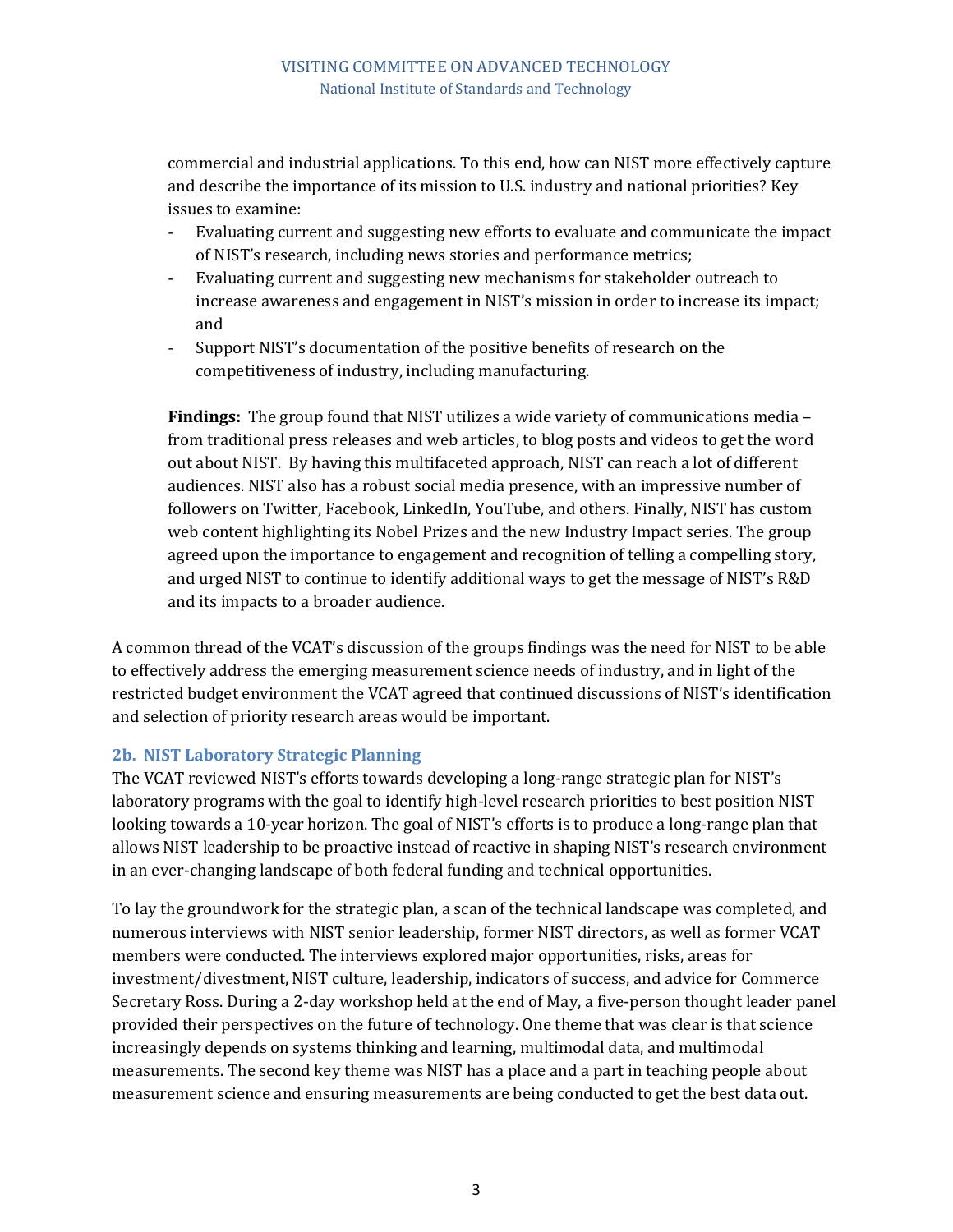During these early stages of discussion, three possible areas for growth were identified in vertical capabilities, meaning associated with specific disciplines: bioscience, quantum science, and Internet of Things (IoT). In horizontal capabilities, meaning cross-cutting areas, potential areas for growth include data science and artificial intelligence, systems-level thinking and modeling, and democratization of measurement.

With measurement needs in the biological sciences, and converging challenges in IT, communications, and AI having been identified as major themes the VCAT also explored in more depth NIST's biosciences and information technology research efforts. The VCAT was especially pleased to see how NIST had addressed previous VCAT recommendations for NIST's work in this area including efforts to strengthen and expand their partnerships with industry and academia. Both National Institute for Innovation in Manufacturing Biopharmaceuticals and the National Cybersecurity Center of Excellence will provide valuable platforms for NIST moving forward. While the VCAT agrees that both the biosciences and the information technology space will be major drivers of measurement needs, continued efforts to prioritize and focus NIST's research portfolio in these spaces will be necessary to ensure that NIST can build the most effective partnerships and recruit the staff necessary for the programs to have the critical mass necessary for full success.

The VCAT was pleased to see the continued evolution of NIST's laboratory planning work at the October meeting. The NIST strategy effectively addresses advancing technology in two ways, both of which are strongly aligned with NIST's mission. First, the formation of new industries, made possible by scientific and technological advances, gives rise to the need for new measurement standards to support the expanding commerce resulting from the growth of these industries. Second, advances in science and technology make it possible for NIST to more efficiently and effectively support the measurement and standards needs of existing industries. The 2017 Strategy identifies four manifestations of these general concepts.

#### **Theme 1: Provide a foundation of trust in new industries**

- **Enabling the future bio-economy.** As proof-of-concept academic work in engineering biology meets the market realities of bringing lab science to product initiation, there are questions in how to compare biological products, measure whether desired outcomes are realized, and optimize biological systems for desired behaviors. NIST will deliver tools and standards to measure biological technologies, outputs, and processes that will enhance economic sectors from healthcare to manufacturing and beyond.
- **Unleashing the economic potential of the Internet of Things.** Robust, secure, and competitive technology advances in the "Internet of Things" must be built on a solid foundation of measurement and standards. NIST will develop new tools and approaches for IoT systems' security and privacy, establish technologies to relieve network congestion and device interference, and facilitate greater confidence in device interoperability.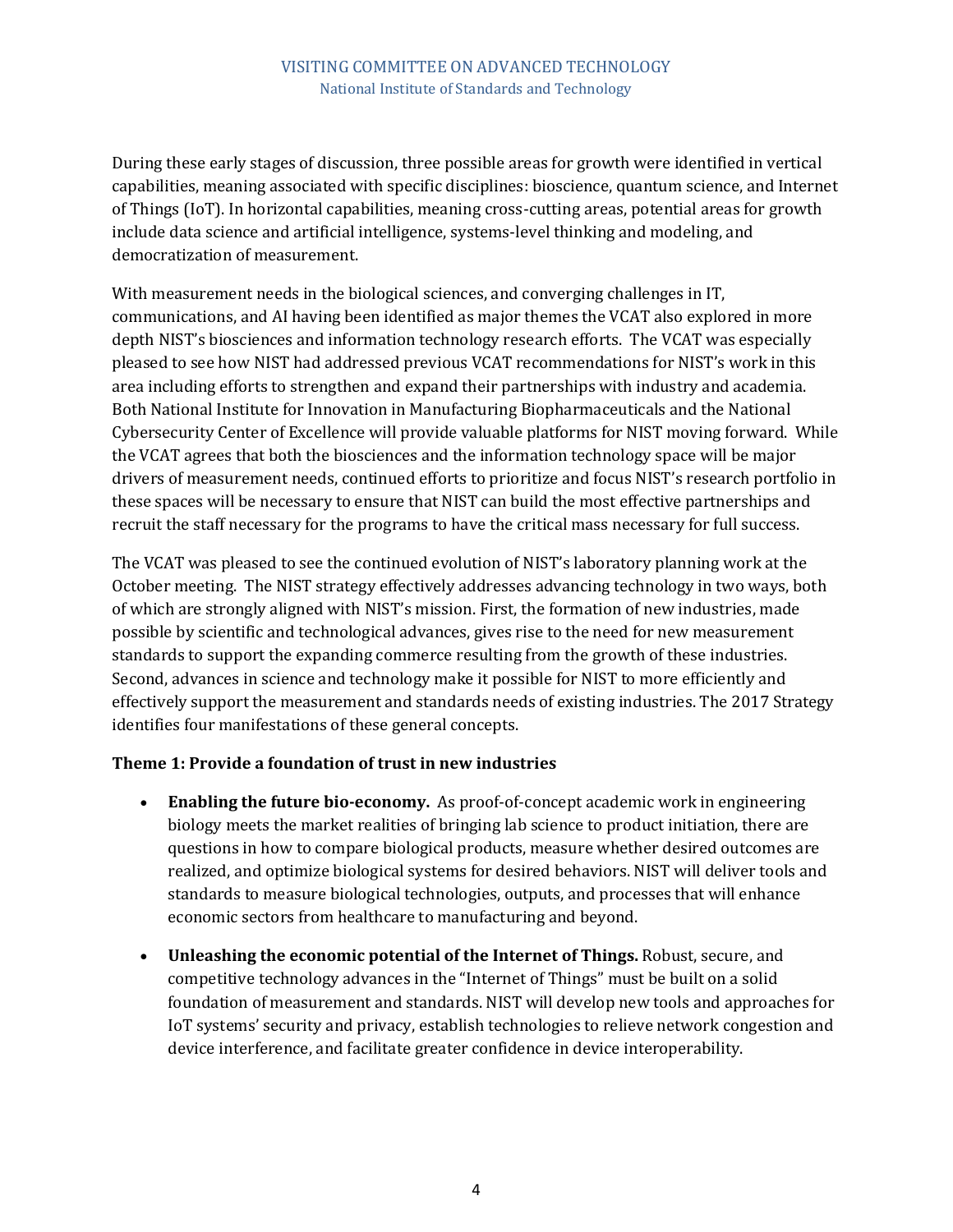#### **Theme 2: Apply new technologies to revolutionize mission delivery**

- **Enhancing mission-critical research through Artificial Intelligence (AI) and data.** NIST will develop resources and expertise to apply AI and big data techniques to measurement science, including curated datasets to train and test AI systems, model AI behavior and compare AI systems, and apply AI to research efforts where big data requires the application of advanced learning algorithms.
- **Revolutionizing commerce through quantum measurements.** In May 2019 the International System of Units (SI) is slated to be redefined with units based on fundamental constants of nature and NIST must lead in this transition to quantum definitions. NIST will use its world-leading quantum science expertise to develop physical reference standards and "self-calibrating" sensors that will enable a world where measurement devices are ubiquitous, reliable, and affordable.

The VCAT was briefed on the initial scoping statements for each of the four areas and was asked to consider and provide input on the following questions:

- Are these the right priorities?
- Is NIST approaching each priority the right way?
- What are the important considerations in implementation?
- How to balance with the legacy programs?

#### *OBSERVATIONS:*

- The VCAT applauds NIST's efforts to define a strategic vision for its laboratory research program and agrees that the topics NIST has identified are consistent with challenges seen across industry. However, at current levels of funding, NIST is under resourced to adequately address all of these areas.
- The VCAT agrees that NIST needs to address the measurement needs in complex multivariable areas of biological sciences, IoT, AI, and machine learning. In these emerging issues, NIST needs to be flexible to combine existing expertise of scientists from across laboratories to develop new methods of delivering trust in measurement. Because of this, NIST must maintain organizational agility and flexibility and deliver on core mission activities.
- Many of these strategic areas are connected to cybersecurity: What if the system thinking and learning could be manipulated? What if the data amassed was leaked or compromised to specific gain or to cause confusion? What is the role of AI in cybersecurity?
- The VCAT agrees that NIST is a leader in the quantum science space and that continued prioritization of these efforts is important.
- A key element in NIST's success in quantum science is the fact that NIST is a lab-based intramural research organization with dedicated infrastructure and staff, while remaining open to collaboration and engaging with the best academic and industry institutions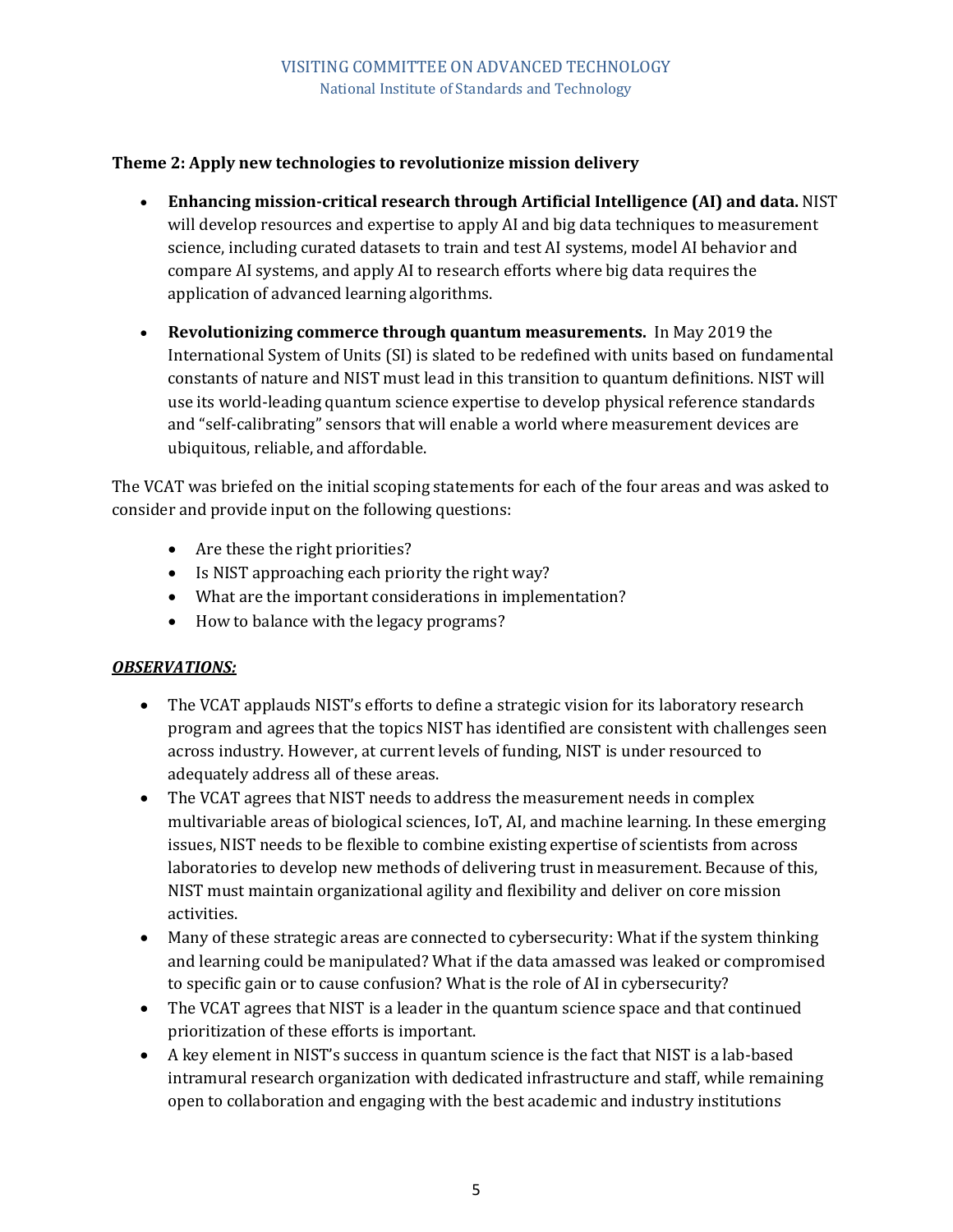worldwide. NIST robust fundamental research infrastructure allows for the development of deep technical expertise in key areas while remaining a discipline-based organization focused on measurement science.

- As NIST moves forward with implementing its strategic vision it will need to take advantage of the management tools and methods it has to increase its operation flexibility. One is startup and directed funding and another is cross-organizational program management, which enables bench-level collaboration across the organization.
- Over the last several years, NIST developed organizational flexibility through its expanded use of grant-based partnerships. NIST has created three Centers of Excellence which allows close partnership with some world-class capabilities in areas important for its mission, providing access to expertise, data, and unique facilities not on hand; expand in new fields and minimize risk by not developing formal in-house capabilities; allow visible focus on priority NIST efforts; and build critical mass necessary for impact. However, these types of partnerships must be implemented carefully to ensure balance and integration with its intramural research programs, which are absolutely essential for NIST's success.
- NIST's longer-term joint institutes with universities allow NIST scientists to interact with academic colleagues to build long-term capabilities in technical areas without the constraints of the federal system.

#### *RECOMMENDATIONS:*

• In the area of AI and Machine Learning, NIST should not aim at a Moon Shot. Rather, NIST should take reasonable steps to show the power of the technology. NIST should seek to engender trust in the use of AI, to ensure that these technologies are free from bias. A couple of success stories can pave the way to more and more engagements.

#### <span id="page-10-0"></span>**2c. NIST Efforts to Improve Operational Efficiency**

In addition to examining NIST's efforts to prioritize its laboratory research priorities the VCAT was also briefed on NIST efforts to improve its operational efficiency through the introduction of service management platforms and tools to ensure that the services which support the research program are as effective and customer focused as possible.

At NIST the Management Resources (MR) directorate is the service organization that provides services to both campuses, in Gaithersburg and Boulder. It contains about 1,100 staff or contractors and has a budget of approximately \$175 million on an annual basis, which provides for essential mission support functions in finance, acquisitions, safety, security, facilities, human resources, and information technology. MR also has offices that provide for civil rights and diversity, the NIST library function, and a state of the art fabrication facility. MR ensures on a daily basis the lights and computers are on, procurements happen, and it provides infrastructure for 30 billion transactions a day on NIST internet time services. It ensures buildings are built to specs and also provides services directly to the public for encasements.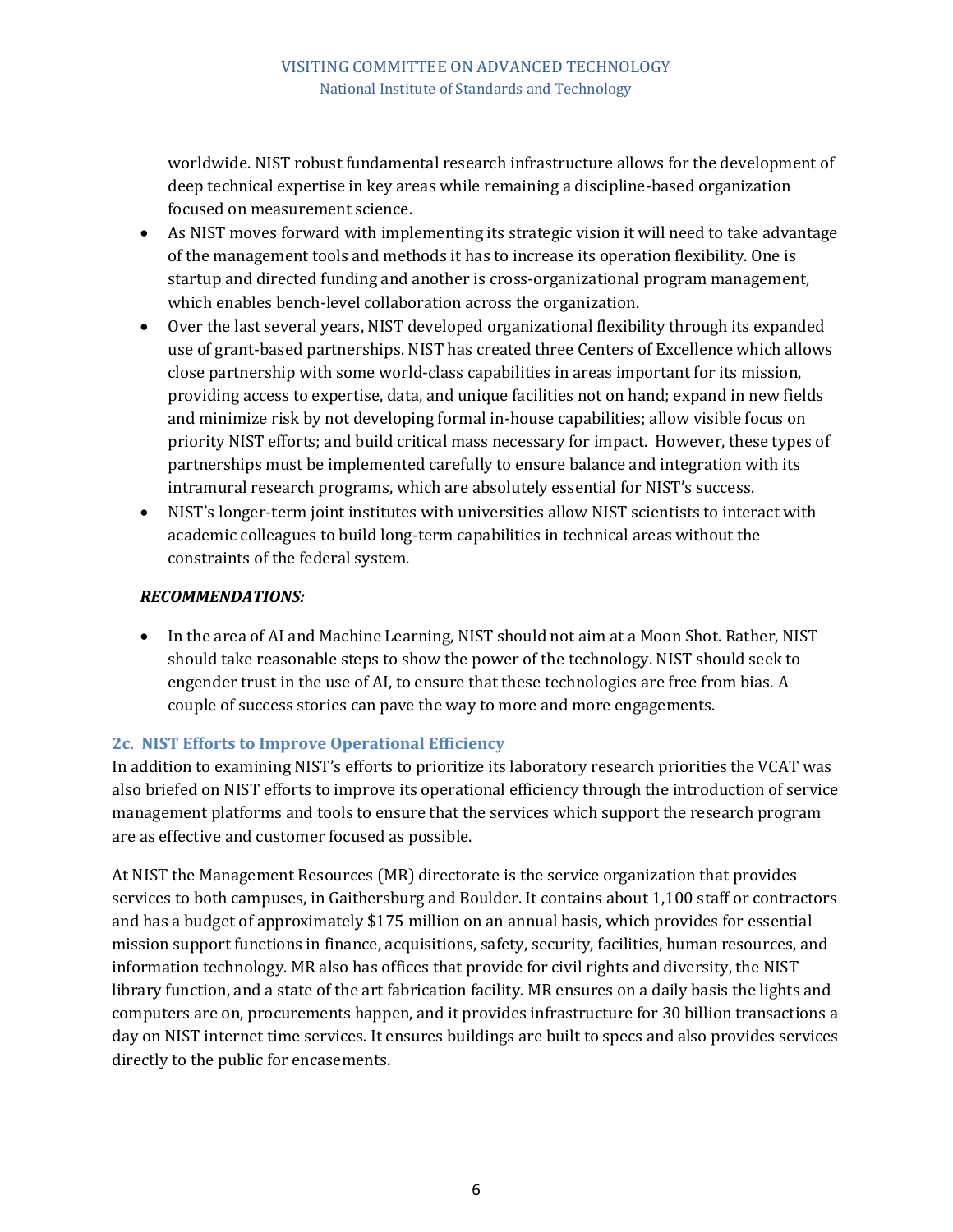Currently, the agility and flexibility demanded by NIST's mission are not being met by the current MR services. NIST is taking steps through the implementation of a service management practice or framework, to become a transparent data-driven organization where services are more closely aligned to the NIST mission and are benchmarked with industry leaders. MR's strategic approach will also include efforts to strengthen partnership and governance models between programmatic and service organizations, as well as better risk appetite alignment with the NIST mission.

In addition to the deployment of service management tools NIST is also creating a set of advisory boards for each MR service where internal stakeholders will be tasked with identifying priorities in service areas as well as mission essential objectives. NIST believes that the improved customer awareness combined with data on actual service implementation will provide the necessary improvements to provide the agility and flexibility needed to best serve the NIST scientists.

#### *OBSERVATIONS:*

• NIST has made significant strides in implementing a Service Management Program intended to transform how work gets done at NIST. NIST has put in place service management teams addressing 50 ongoing services across 6 different functional areas (Acquisitions, IT, Facilities, Finance, HR, and Telecom). NIST has seen improvements in HR, Agreements processing, and IT incident response that have lowered cost, improved performance, and enabled management to make data-driven decisions.

#### *RECOMMENDATIONS:*

• NIST should maintain the focus on the efficiency improvement in the service organization. They should continue to expand the deployment of these efforts and work to create a sustainable model that can react to organizational changes and create competitive advantages.

#### <span id="page-11-0"></span>**3. Safety at NIST**

Safety has been a focus and priority of the VCAT for several years and the VCAT has been pleased that NIST has developed a safety culture focused on shared responsibility and continuous improvement. NIST has made substantial progress in developing a positive safety culture and the VCAT continues to receive regular updates on the trends in safety incidents, programs on safety training for leaders and staff, and overall progress on the safety culture.

Despite the improvement in NIST safety culture this year's safety data highlights the importance of continued management engagement of safety as a top priority. Over the past year NIST has seen an increase in both OSHA (Occupational Safety and Health Administration) reportable incidents and DART (Days Away, Restricted or Transferred) cases. The majority of these cases were driven by slips, trips, and falls, and through a deeper dive it was determined that a third of these cases were due to inattention and people hurrying. The VCAT encourages NIST management to continue to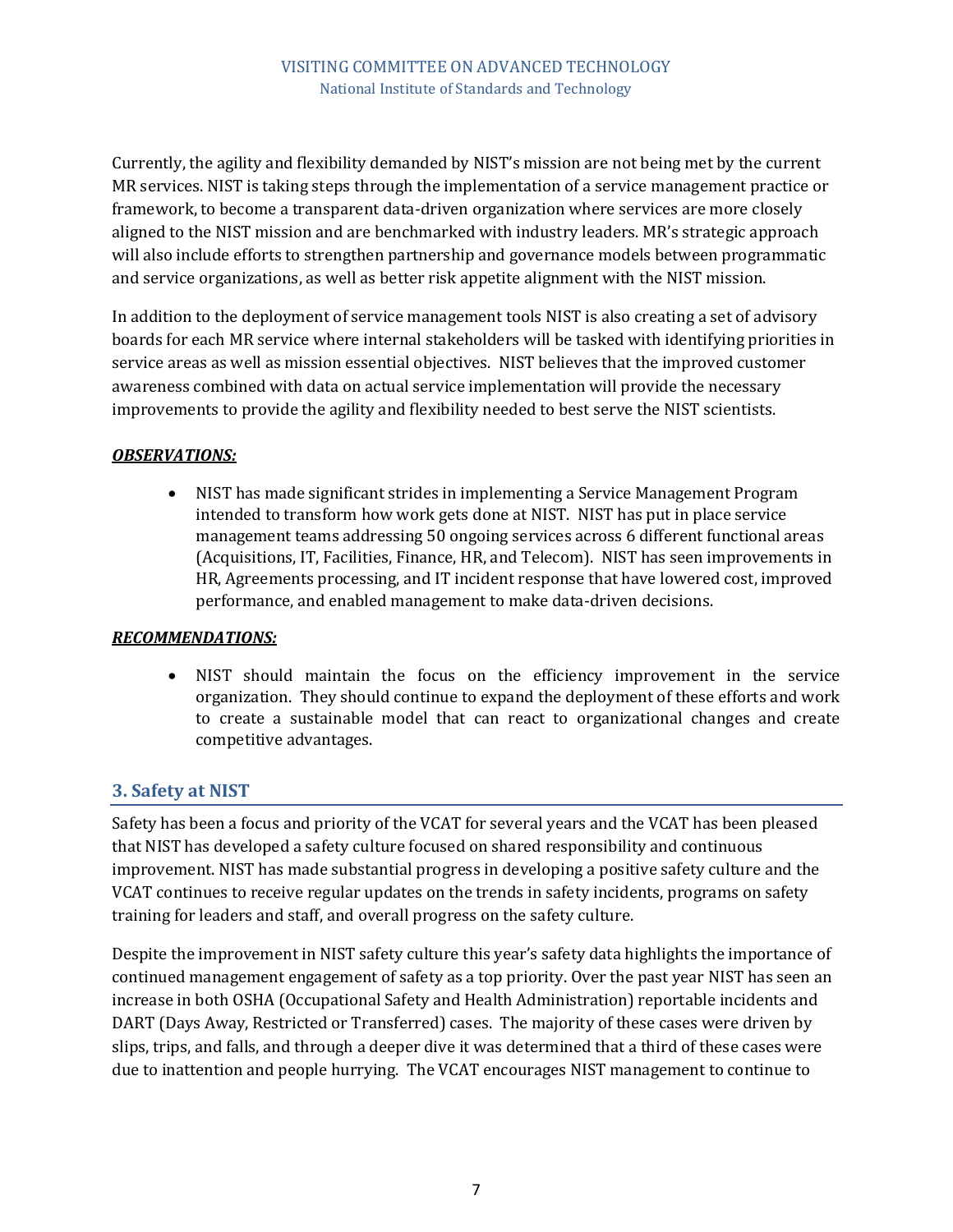engage staff and applauds their efforts to continually seek improvements to its incident reporting and investigation program.

The VCAT was also provided with in-depth briefings on a safety incident and the NIST responses that occurred this past year involving an unexpected release of Am-241. On August 16, 2017, elevated levels of radiation were discovered during a semiannual leak test in one of the NIST facilities. Access was restricted to the facility and particularly the room with elevated levels. An investigation revealed that an ampoule containing high-levels of activity of Am-241 had shattered inside a plastic vial, which was stored in a lead container, which itself was stored in a lead cave.

NIST filed a formal event report to the National Research Council (NRC) on August 19, 2017, and followed up with communication to the NRC Region 1, Congress, and the Department of Commerce. The Radiation Safety Officer (RSO) and Acting Director of PML had a meeting with source users after the incident to determine who may have been exposed to radiation. NIST engaged the Department of Energy Radiation Emergency Assistance Center / Training Site (REAC/TS). Several tests were run to assess the dose to individuals with potential exposure.

Contamination was discovered in unrestricted areas, so access was restricted to Building 245 on September 11th and additional studies were performed. The Department of Energy's Radiological Assistance Program team found no Am-241 outside of the restricted areas. The NRC conducted a special team inspection, which characterized NIST's response effort to this incident as "textbook."

Offices in Building 245 were reopened on September 18th. Before each laboratory space was reopened, sources in the space were identified, evaluated for safety, and NIST assessed whether they were critical to mission delivery. The RSO and line management, including the NIST Director, had to approve opening the building to staff.

The VCAT was appreciative of the transparent nature in which NIST management provided information and updates on the incident and response. The VCAT believes that NIST's response to this incident highlight's how far NIST has come on its safety journey, demonstrated by the fact that NIST leadership was able to quickly make informed decisions to limit the spread of contamination and ensure that potentially exposed employees were given immediate access to appropriate medical and treatment options.

#### *RECOMMENDATIONS:*

- The VCAT recommends that NIST document and formalize the incident management processes that were used in the response to the Am-241 incident, so that NIST has a standardized "playbook" for incident response moving forward. This will allow NIST leadership to better prepare for future incidents, ensuring that the staff know what needs to be done saving valuable time in any future response effort.
- Because plans can become outdated, NIST should develop processes for annual review and practice to ensure plans are optimized for current environment.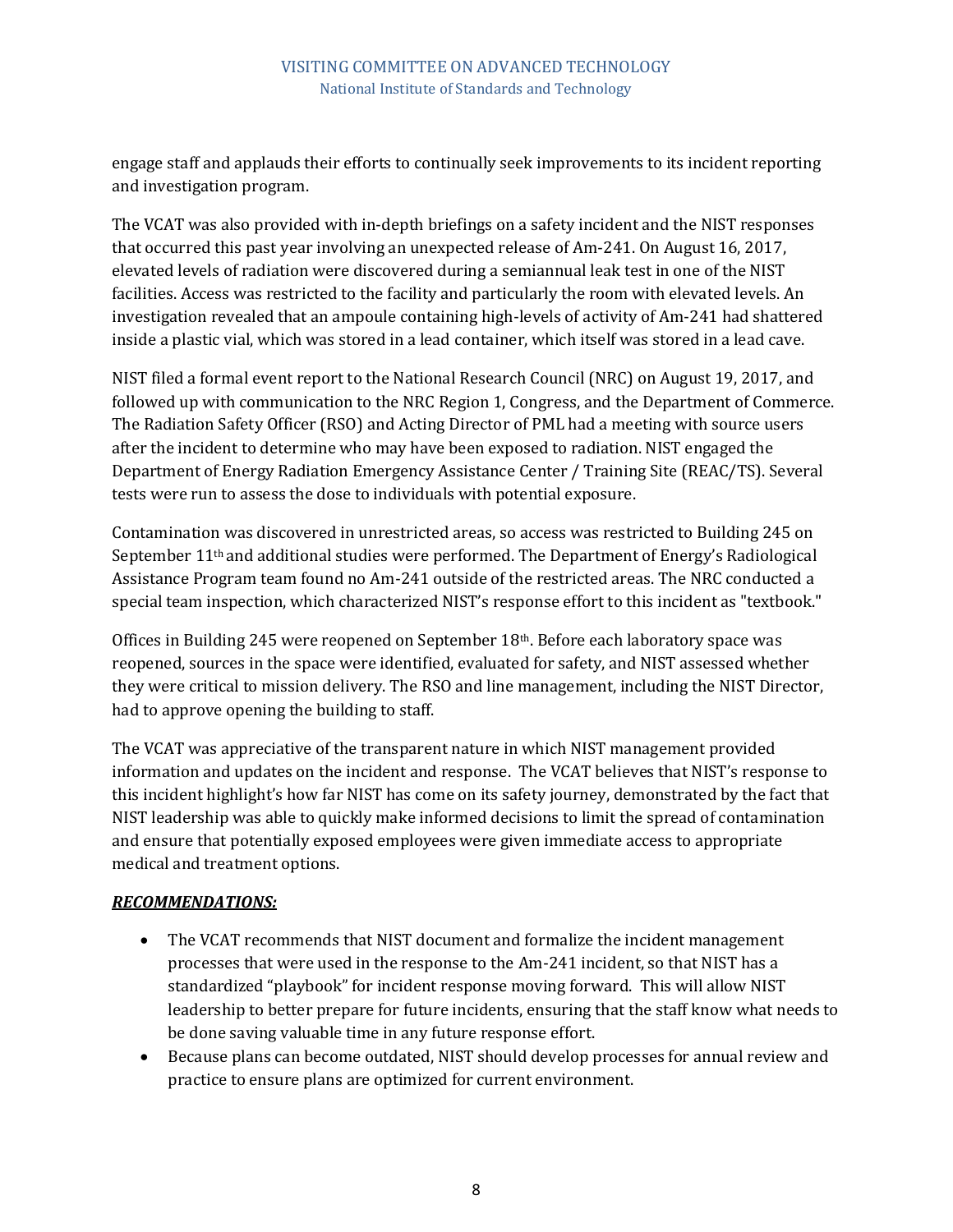### <span id="page-13-0"></span>**4. Physical Security at NIST**

In response to the unfortunate 2015 incident of a NIST police officer attempting to manufacture methamphetamine while on duty at NIST, there has been heightened attention to the need to strengthen and improve Physical Security at NIST. The public release of the Government Accountability Office's (GAO) investigation into Physical Security at NIST identified a number of issues for NIST and the Department to address. The VCAT was briefed in a closed session on steps that NIST is taking to address the identified shortcomings and concerns. The VCAT feels that NIST is making significant progress in addressing the identified challenges and the recommendations of the GAO. NIST leadership has established and communicated to all staff and associates a set of baseline security requirements that apply to everyone who works at or visits NIST. Those requirements covered NIST badges, access to controlled areas, visitors, reporting security concerns, and police and guards. Developing and communicating those baseline requirements has been a multi-step, multifaceted process to ensure maximum understanding and buy-in and begin changing the NIST culture. NIST leadership has also taken steps to establish the basis for holding NIST employees and associates accountable for meeting NIST's baseline security requirements. Progress has been made in the implementation of other security improvements including a cyber-lock pilot to secure appropriate spaces warranting enhanced security.

#### *OBSERVATIONS:*

• NIST is a unique institution and while the VCAT agrees that improvements need to be made to strengthen security, they must be done in a way that minimizes disruption to the open research culture that is so important to the success of NIST's scientific programs.

#### *RECOMMENDATIONS:*

• The bifurcated nature of the current security management structure between NIST and the Department is untenable. The VCAT recommends that the NIST director be responsible for the physical security of the NIST campuses, as there are connections between safety and security that only personnel with day to day responsibility for the management of research facility will be familiar with.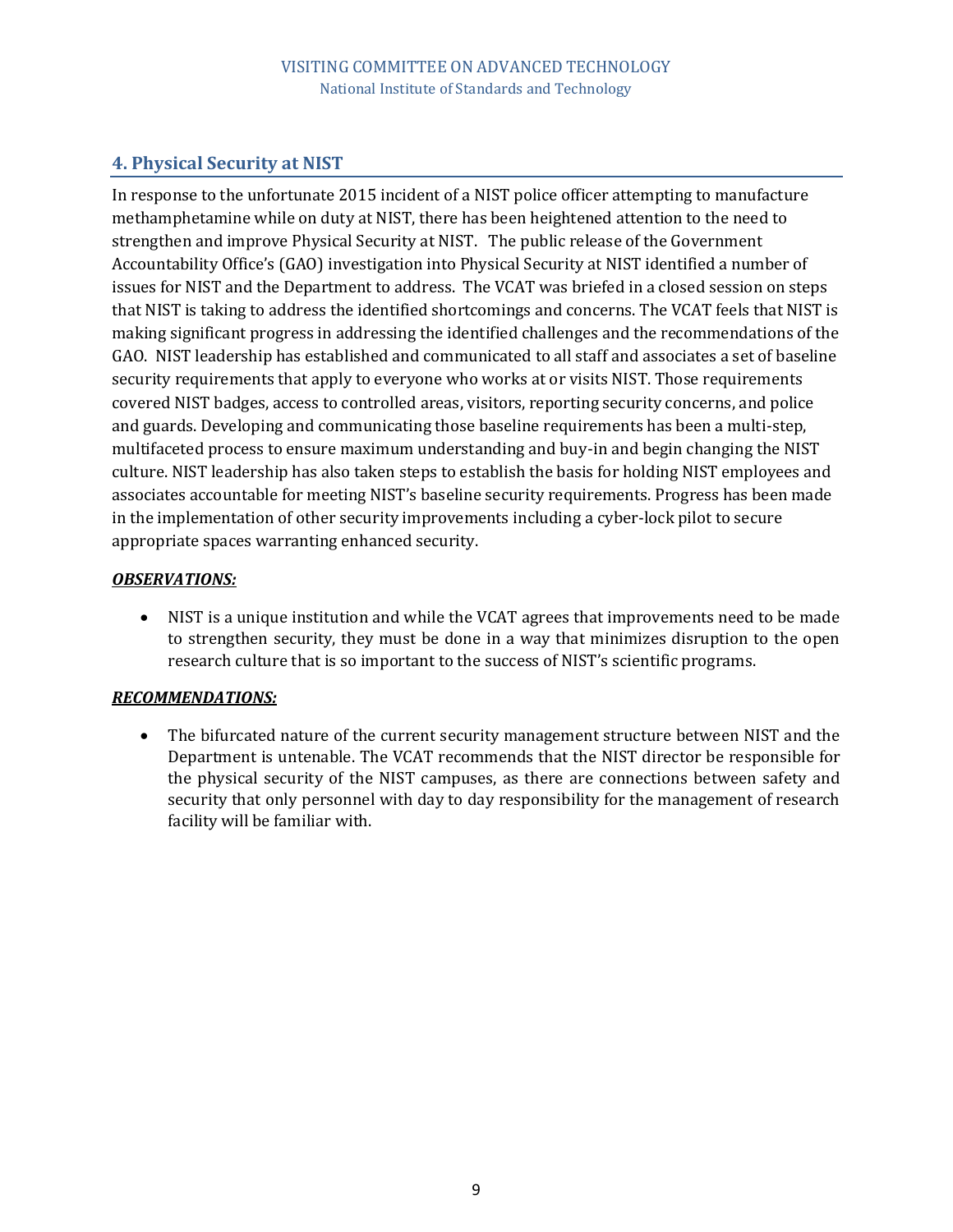### <span id="page-14-0"></span>**5. NIST Budget**

#### **NIST Budget (Dollars in Millions) (Under Continuing Resolution)**

| <b>STRS</b>                      | FY 2017<br><b>Enacted</b><br>\$690.0 | <b>FY 2018</b><br><b>Annualized CR</b><br>\$685.3 | <b>FY 2019</b><br>Request<br>\$573.4 | $+$ /(-) Over<br><b>FY 2018</b><br><b>Annualized CR</b><br>(5111.9) | % Over                                             |                     |       |       |       |        |          |
|----------------------------------|--------------------------------------|---------------------------------------------------|--------------------------------------|---------------------------------------------------------------------|----------------------------------------------------|---------------------|-------|-------|-------|--------|----------|
|                                  |                                      |                                                   |                                      |                                                                     | <b>FY 2018</b><br><b>Annualized CR</b><br>$-16.3%$ |                     |       |       |       |        |          |
|                                  |                                      |                                                   |                                      |                                                                     |                                                    | Laboratory Programs | 604.7 | 600.6 | 516.6 | (84.0) | $-14.0%$ |
|                                  |                                      |                                                   |                                      |                                                                     |                                                    | Corporate Services  | 17.3  | 17.2  | 11.6  | (5.6)  | $-32.6%$ |
| Stds Coord & Special Pgms        | 68.0                                 | 67.5                                              | 45.2                                 | (22.3)                                                              | $-33.0%$                                           |                     |       |       |       |        |          |
| <b>ITS</b>                       | \$153.0                              | \$151.9                                           | \$15.1                               | (5136.8)                                                            | $-90.1%$                                           |                     |       |       |       |        |          |
| Hollings Mfg Ext Partnership     | 128.0                                | 127.1                                             | 0.0                                  | (127.1)                                                             | $-100.0\%$                                         |                     |       |       |       |        |          |
| Manufacturing USA                | 25.0                                 | 24.8                                              | 15.1                                 | (9.7)                                                               | $-39.1%$                                           |                     |       |       |       |        |          |
| <b>CRF</b>                       | \$109.0                              | \$108.3                                           | \$40.5                               | (567.8)                                                             | $-62.6%$                                           |                     |       |       |       |        |          |
| Construc & Major Renovations     | 60.0                                 | 60.0                                              | 0.0                                  | (60.0)                                                              | $-100.0\%$                                         |                     |       |       |       |        |          |
| Saf, Cap, Maint & Maj Repairs    | 49.0                                 | 48.3                                              | 40.5                                 | (7.8)                                                               | $-16.1%$                                           |                     |       |       |       |        |          |
| <b>Total, NIST Discretionary</b> | 952.0                                | 945.5                                             | 629.0                                | (316.5)                                                             | $-33.5%$                                           |                     |       |       |       |        |          |
|                                  |                                      |                                                   |                                      |                                                                     |                                                    |                     |       |       |       |        |          |

The VCAT was briefed on the FY 2018 and FY 2019 President's Requests for NIST and offers the following observations.

The VCAT is disappointed that the FY 2019 President's Budget Request again requests a decrease of total NIST funding by nearly 33% from FY 2017 enacted levels. Relative to other nations, the President's Budget severely undervalues the role that NIST serves, in fact during this same time frame the VCAT notes that the Chinese equivalent of NIST has grown by 18%. The Committee offers the following observations:

- NIST Leadership should be applauded for the logical and thorough effort they made to accommodate the cuts required by the President's FY 2018 and FY2019 Budget Requests. NIST, led by Acting Director Rochford and then Dr. Copan with support by the strong team of senior leaders at the Associate Director and Lab Director levels, was able to identify areas of lower priority while preserving NIST's core capabilities.
- As the VCAT has noted in the past NIST is under resourced compared to the increasing number of important measurement and standards challenges it must address in areas like quantum science, AI, cybersecurity, IoT, etc. that will directly impact the future competitiveness of the U.S. With a 47:1 return on investment, adding resources to NIST is sound long-term investment for the U.S.
- The Committee is concerned about the decreasing support for the NIST infrastructure and facilities. As previously noted, recommended support for facility maintenance is more than double that in the FY 2018 Budget Request. Without adequate support, NIST facilities will fall further into disrepair, undermining the science and engineering work of the NIST staff and causing increased safety risks. The Committee also notes that it is likely that repair